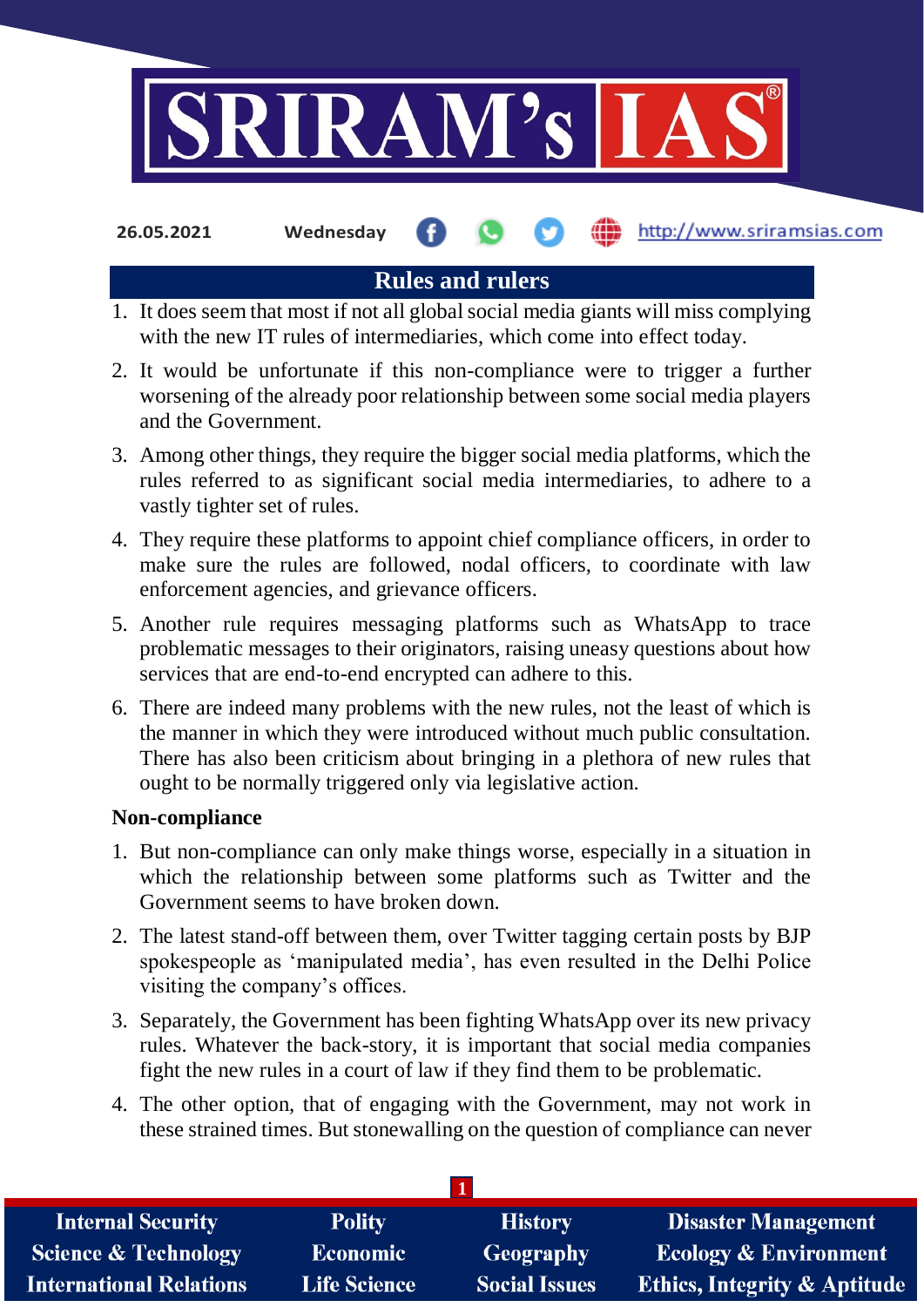

http://www.sriramsias.com **26.05.2021 Wednesday**

be justified, even if it is to be assumed that the U.S. Government has their back.

5. Facebook, on its part, has made all the right noises. It has said that it aims to comply with the new rules but also needs to engage with the Government on a few issues. What is important is that the genuine concerns of social media companies are taken on board.

## **Still grappling with online classes**

**Context:** A year since the outbreak of COVID-19, online education remains a chimera in India. Notwithstanding their preparedness, higher education institutions were directed by the government to shift from classroom education to online education without taking cognisance of changes needed in infrastructure, training, etc. This was mandated even though the government spent merely 3.2% of its GDP on education in 2020-21.

### **Differences within institutions**

- 1. The financial health of state universities in the country is an open secret. While centrally funded elite institutes such as the IITs, IIMs, NITs and Central universities launched video channels and uploaded e-content on institutional websites and digital platforms, a majority of the state universities still struggle without proper Internet connectivity and bandwidth in their campuses.
- 2. State universities are only able to provide salaries on time. The move to online learning especially came as a surprise for overburdened teachers given that there are several vacant faculty positions in universities across India.
- 3. This move also came as a shock for the students, many of whom are distressed by the COVID-19 situation. Many of them also lack the facilities to attend online classes.
- 4. Teachers and students had a sense of déjà vu as they had a similar experience when the annual scheme of teaching and regular courses was replaced by the semester scheme of teaching and the choice-based credit system earlier.

### **In a phased manner:**

1. A transition from conventional classroom teaching and learning to online education need to be done in a phased manner. State universities should first equip their infrastructure (both hard and soft) with wholehearted government support.

| <b>Internal Security</b>        | <b>Polity</b>       | <b>History</b>       | <b>Disaster Management</b>              |
|---------------------------------|---------------------|----------------------|-----------------------------------------|
| <b>Science &amp; Technology</b> | <b>Economic</b>     | Geography            | <b>Ecology &amp; Environment</b>        |
| <b>International Relations</b>  | <b>Life Science</b> | <b>Social Issues</b> | <b>Ethics, Integrity &amp; Aptitude</b> |
|                                 |                     |                      |                                         |